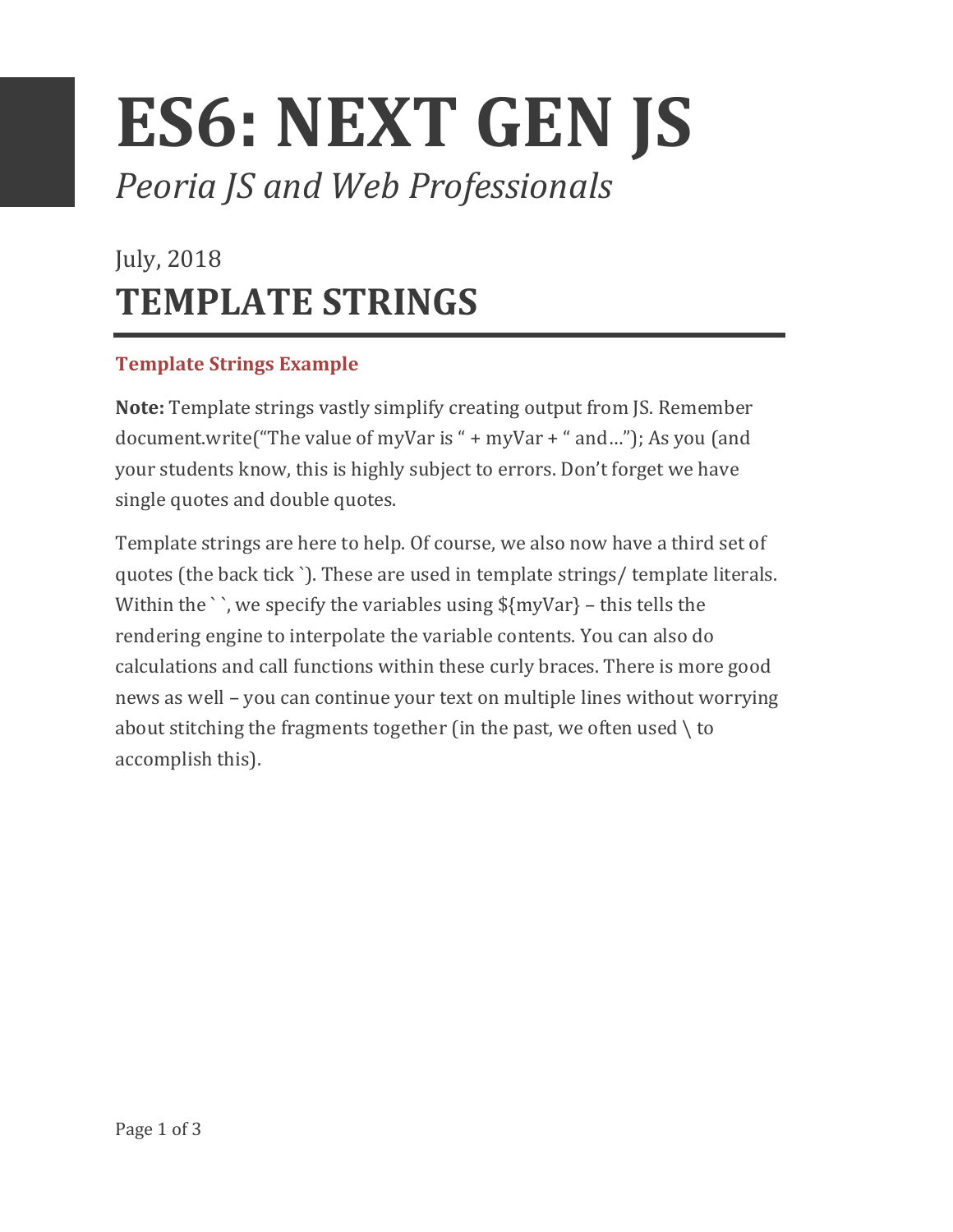**Code snippet:** Pay attention to line 22. People often forget to close the string.

```
10 \sqrt{ }const myClass = \{11
         className: 'ES6',
12
           instructor: 'Mark DuBois',
        nnstructor: 'mark Dubois<br>city: "Springfield, IL",<br>datase "Mare 31
13
           dates: "May 21 - 25"
14
14 aates: "May 21<br>15 };<br>16 const myMarkup = `
17 <div>
18
        <h1>${myClass.className}</h1>
       <h2>${myClass.instructor}</h2>
19
       <p>I participated in the 2018 Working Connections ${myClass.className}
20class. It was held in ${myClass.city} from ${myClass.dates}. It is so much
       easier to write JS these days.</p>
21</div>
      \cdot,\cdot2223
       document.getElementById('result').innerHTML = myMarkup;
24
```
#### Reference file: 01ExampleTemplateStrings.html

You can also nest template strings. How cool is that?

**Code snippet:** Pay attention to the nesting on lines  $20 - 21$ .

```
11 Vconst students = [{fullName: 'Grace Fox'},
12
          {fullName: 'Caleb Castillo'},<br>{fullName: 'Jeffery Myers'},
13
14
           {fullName: 'Elizabeth Pena'},
15
            {fullName: 'Joshua Knight'}
16
17\exists;
       const myMarkup = \degree18
19
       <ul>
        ${students.map(student => '<li>${student.fullName}</li>').join('')}
20
21</ul>
      \cdot , \cdot22
23
       // since map returns an array, we need the join method to remove commas
24
       document.getElementById('result').innerHTML = myMarkup;
25
```
#### Reference file: **01x2ExampleTemplateStringsNested.html**

What if you receive information which may (or may not) contain certain content. For example, a student in a class may already have a degree. In this example, try removing the degree and observe the effect on the output.